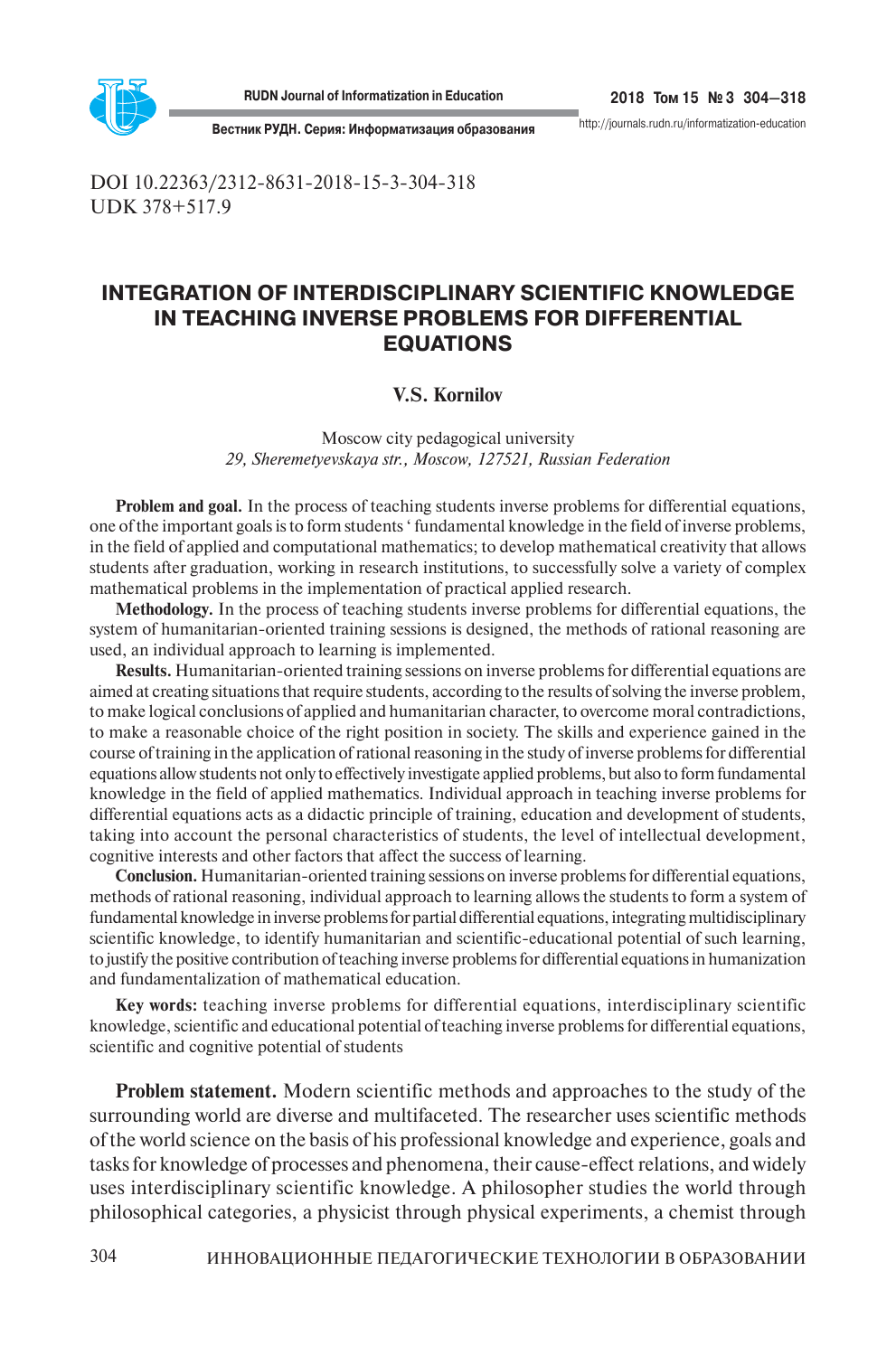chemical experiments. Mathematician explores the processes and phenomena occurring in the world through mathematical modeling, which is based in many cases using the equations of mathematical physics.

Mathematical modeling as a scientific method of studying the surrounding world in modern world science is one of the central places. This fact is explained by the fact that mathematical models have important from a scientific point of view properties, including scientific and cognitive potential and versatility. And the presence of modern computer technology allows mobile to explore and visualize solutions to a wide variety of mathematical models. It is no coincidence that mathematical modeling is included in the content of many disciplines of physics and mathematics and natural science areas of training of university students.

Mathematical modeling is widely used in the theory of inverse problems for differential equations. Scientific approaches and mathematical methods of inverse problems for differential equations as a scientific direction of modern applied mathematics are widely used in applied research (see, for example,  $[1-3; 5-11; 13; 26-35]$ ). The rapid development in the 40-50-ies of the last century the theory and numerical methods for solving inverse problems for differential equations due largely proposed in 1943 A.N. Tikhonov physically justified concept of the correctness of the mathematical tasks formulated in 1956 by M.M. Lavrent'ev determining the conditional correctness of the mathematical tasks involving the use of additional information about the properties of the solution of this mathematical problem.

The great need for the application of the theory of inverse problems for differential equations in applied research is explained by the possibility of effective research of objects and processes of different nature, difficult or inaccessible to humans, determining their location, shape, structure of inclusions, etc., revealing their cause-effect relationships. All this became possible thanks to the use of modern information and telecommunication technologies. These circumstances explain the widespread introduction in the educational process of higher education students of physical and mathematical areas of training teaching inverse problems of mathematical physics (see, for example, [4; 8; 9—12; 14— 25; 30; 33; 34]).

One of the components of students' mathematical creativity is the scientific and cognitive potential, which allows in the process of solving various applied problems to independently master new interdisciplinary scientific knowledge, to better understand the basic laws of nature, to develop a scientific worldview. Mathematical models of inverse problems for differential equations are atypical mathematical problems that are typically incorrect tasks, search not template solutions which involves a deep analysis of the investigated physical process and its causality, requires rational thinking and creative approaches for constructing a system of integral equations inverse problems for differential equations, and in the future to prove theorems of existence, uniqueness and conditional correctness of the solution of inverse problems for differential equations.

**Method of research**. In the study of mathematical models of the IPDE, depending on their types, types and performances, students acquire the ability and skills to form new scientific knowledge about the world, about the physical processes and phenomena occurring in it and their cause-effect relationships. Given example.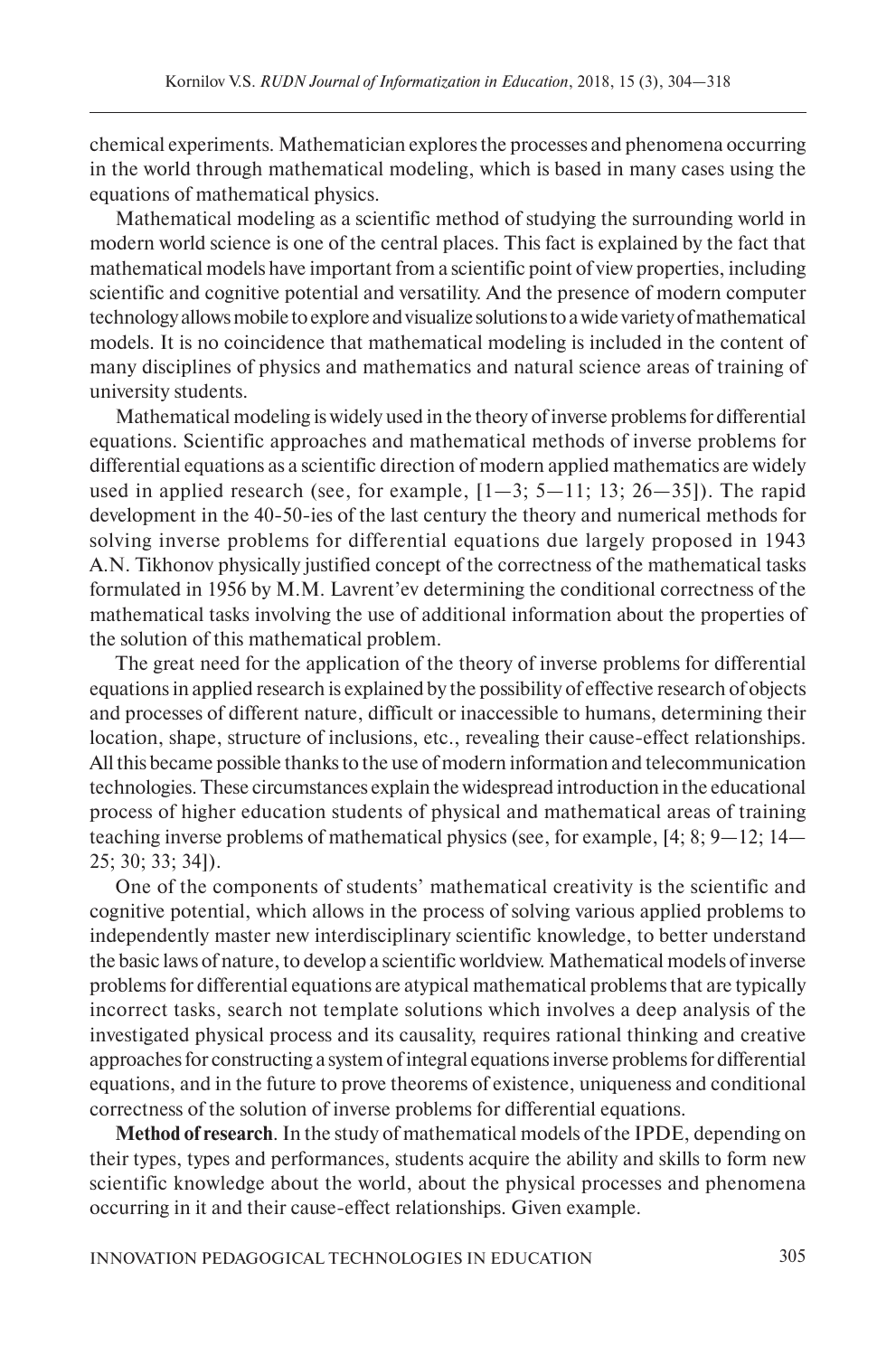1. In the study of mathematical models of inverse problems of seismology, students acquire scientific knowledge about seismology, studying the nature of elastic oscillations of the Earth. Depending on the features in the formulation of such inverse problems, students have to analyze and operate with information about the properties of elastic field sources, the structure of the earth's interior, through which seismic waves propagate).

2. In the study of mathematical models of inverse problems of gravimetry and magnetometry students form new scientific knowledge, for example, about the characteristics of the sources of the observed on the earth's surface gravitational field, the continuation of potential fields towards the sources.

3. In the study of mathematical models of inverse problems of astrophysics, students acquire scientific knowledge about the interpretation of observations of close binary systems, the movement of a pair of stars under the influence of mutual attraction, the important characteristics of stars, etc.

4. In the study of mathematical models of inverse problems of photo image processing students gain scientific knowledge in the field of image recognition, reconstruction of blurred and defocused images, tomography.

5. In the study of mathematical models of inverse problems of electrodynamics, students receive scientific knowledge about the processing and interpretation of the results of measuring electromagnetic radiation created by various objects, about the sources of electromagnetic fields, about the forms of bodies on which the field is scattered, about the heterogeneity of the earth's environment, about the synthesis of the electromagnetic field, etc.

6. In the study of mathematical models of inverse problems of atmospheric optics, students receive scientific knowledge about the physical state of the atmosphere, the concentration of absorbing and scattering substances, the size and shape of aerosol particles, their composition and structure, the parameters of the fine structure of the spectrum, the radiation intensity, etc.

7. In the study of mathematical models of inverse problems of determining the density of heat sources, students acquire scientific knowledge about the density of radioactive heat sources, the thermal radiation on the surface of the Earth, the half-life of radioactive elements, etc.

8. In the study of mathematical models of inverse problems for differential equations of elasticity, students master the scientific knowledge in the field of linear theory of elasticity, in particular ball isotropy, ideal elasticity, linear relationship between strain and stress, small deformation, external surface and volume forces, the natural state of the body, etc.

When finding solutions to mathematical models of inverse problems for differential equations, students also acquire new scientific knowledge in the subject areas that are not included in the content of traditional mathematical disciplines of applied and computational mathematics, and can be acquired only in the process of teaching special courses. For clarity, we give examples.

1. In the study of mathematical models of inverse spectral problems, students acquire scientific knowledge in the field of spectral analysis, which consists in determining the operators of some of their spectral characteristics. Students realize that such mathematical models of inverse problems play a big role in applications of physics, quantum mechanics,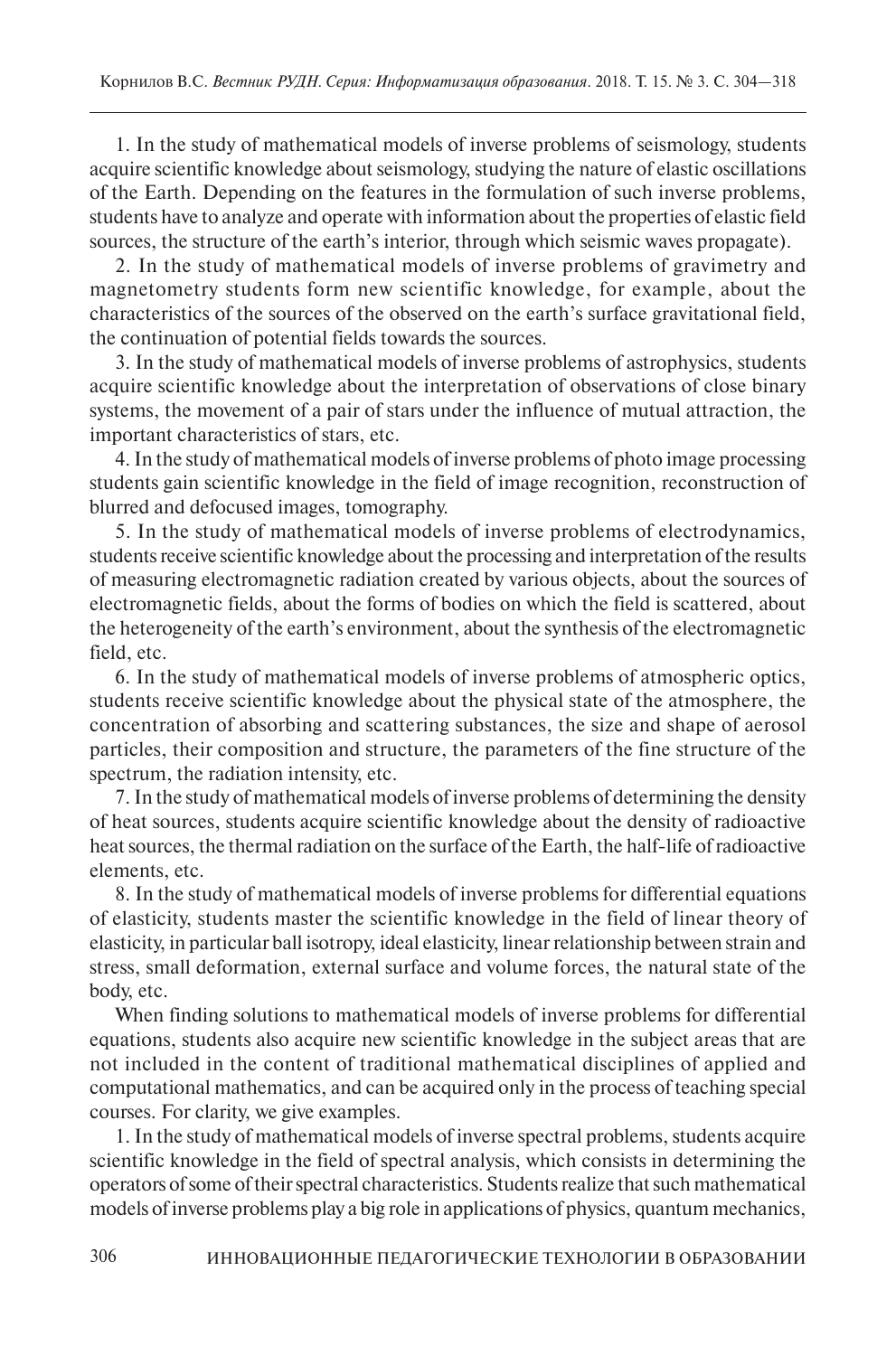Geophysics, meteorology, Radioelectronics, elasticity theory and other applications. In the process of solving such inverse problems, students master the method of spectral maps, the method of reference models, the method of transformation operator and other mathematical methods.

2. In the study of mathematical models of dynamic inverse problems for hyperbolic equations, students master the idea of the Volterra operator equation method, optimization method, linearization method, difference scheme reversal method and other methods. They develop skills and abilities to operate functional spaces, perform mathematical operations on generalized functions, linear operators. Experience is gained in the application of S.L. Sobolev's method, the method of scales of Banach spaces of analytical functions, methods of integral geometry, methods of tensor analysis, the theorem of S.V. Kovalevskaya, the theorem of S. Banach and other methods and theorems in the search for solutions to inverse problems for differential equations.

3. In the study of mathematical models of inverse boundary value problems of Aerohydrodynamics, students acquire subject scientific knowledge, for example, in the design of wing profiles, which must have the necessary characteristics, master such fundamental concepts as source, vortex, flow, profile geometry, flowing profile, flow of inhibited layers, master methods of aerodynamic design and other methods. The students in the solution of such inverse problems master the mathematical methods of determining the shape of the profile when there is known on his circuit of the speed distribution, methods of flow ideal fluid, methods of the theory of analytical functions and other methods.

4. In the study of mathematical models of inverse problems for differential equations using approximate methods, students acquire deep scientific knowledge in the field of computational mathematics. Among such scientific knowledge — the theory of difference schemes, finite-difference methods, the method of run, iterative methods, the method of regularization Tikhonov, Newton-Kantorovich method, gradient methods, a discrete analogue of the Volterra operator equation with bounded Lipschitz-continuous kernel. Other methods of error estimation for approximate solutions of inverse problems for differential equations to exact solutions are also mastered. At the same time, students widely use computer technologies to implement computational algorithms for finding approximate solutions to inverse problems for differential equations, which demonstrate to students their efficiency and mobility in the study of applied problems.

*Design of the system of humanitarian-oriented training sessions.* A holistic study of the properties of physical objects requires a natural-shaped approach and a variety of integrative methods of their research. From the position of this approach there are subjective and humanitarian principles of knowledge about the world.

When designing a system of humanitarian-oriented training sessions on inverse problems for differential equations, mathematical and didactic analysis of the training content, selection of a system of modular inverse problems for differential equations, setting training goals and planning a system of training sessions on inverse problems for differential equations. Humanitarian-oriented training sessions on inverse problems for differential equations are aimed at creating situations that require students, according to the results of solving the inverse problem, to make logical conclusions of applied and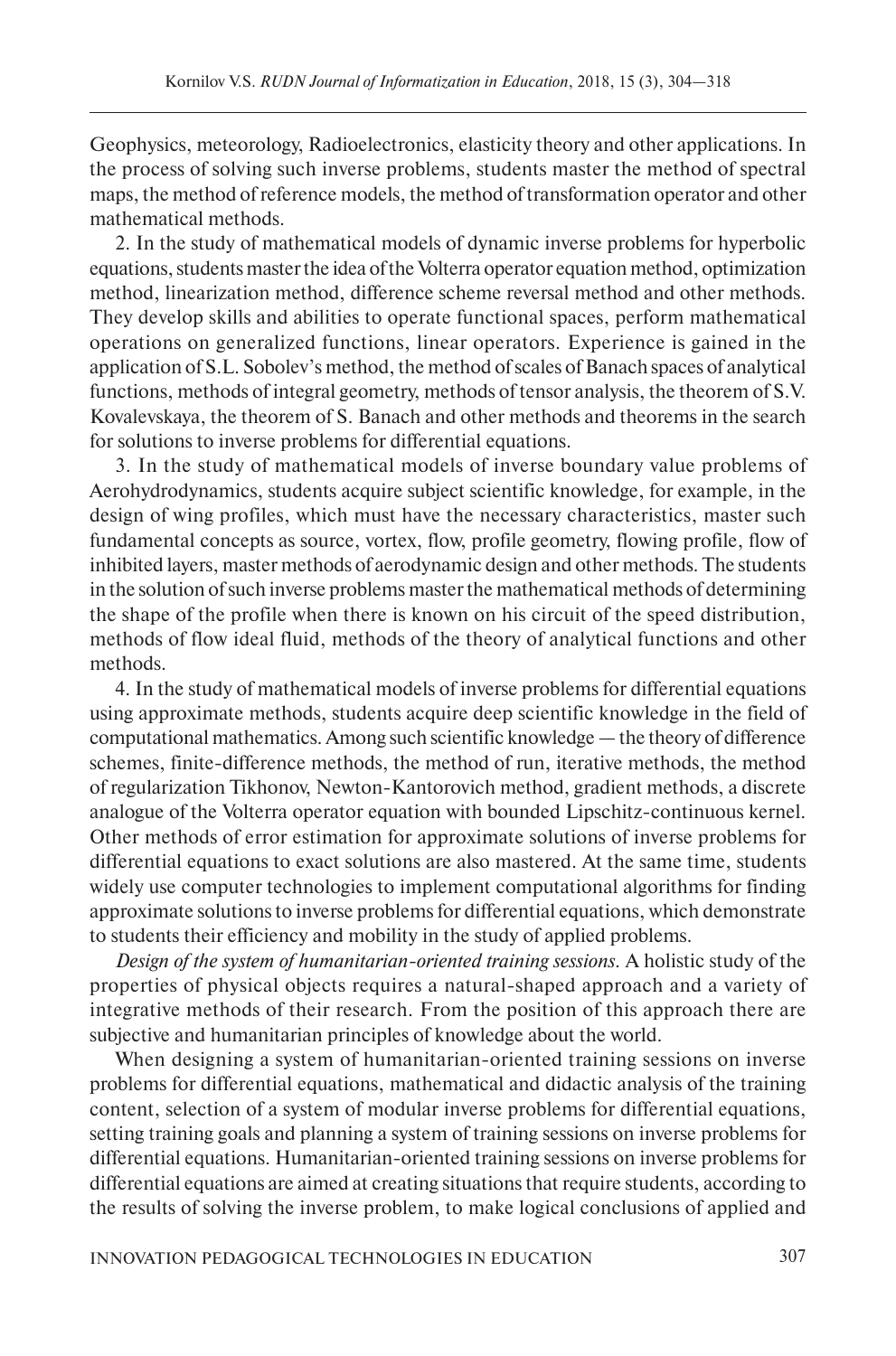humanitarian character, to overcome moral contradictions, to make a reasonable choice of the right position in society.

Students together with the teacher justify that a particular inverse problem has humanitarian potential, as the results of its solution can make logical conclusions, for example, about the ecology of the environment, the impact of functioning objects on human health and other conclusions. Such logical reflections contribute to the formation of students ' ecological culture, skills in the humanitarian analysis of the nature of pollution of the earth's environment and air space, the system of knowledge about the role of inverse problems for differential equations in the humanitarian analysis of the earth and water environment, air space.

Such classes involve students, both to the problem of humanitarization of mathematical education, and to the problem of moral responsibility to society for the consequences of practical implementation of applied research, which requires humanitarian analysis with the participation of experts-humanitarians. From this point of view, inverse problems for differential equations can be considered as a moral application to various physical, environmental, social, economic, and other processes and phenomena.

*Methods of rational reasoning*. One of the most important features of rational reasoning that distinguishes them from deductive reasoning is that the former may include "blurred" concepts. The resulting uncertainty does not preclude the characterization of reasoning as correct, or partially correct, or false, and the drawing of certain useful conclusions from them, since it is assumed that such reasoning is always perceived in the light of possible amendments to vagueness and subjectivity. Rational reasoning is advisable to apply when teaching inverse problems for differential equations.

Among such rational arguments:

1) hypotheses in solving inverse problems for differential equations;

2) refinements in the course of solving inverse problems for differential equations;

3) reasonable analogies in solving inverse problems for differential equations;

4) control of the closure of the obtained system of the inverse problem in the course of its solution;

5) understanding the physical properties of the object in the process of solving inverse problems for differential equations;

6) the role of estimates in solving inverse problems for differential equations;

7) analysis and interpretation of solutions of inverse problems for differential equations;

8) search for surprises in solving inverse problems for differential equations.

The skills and experience gained in the course of training in the application of rational reasoning in the study of inverse problems for differential equations allow students not only to effectively investigate applied problems, but also to form fundamental knowledge in the field of applied mathematics.

*Individualization of learning*. When individualizing students' learning, as a rule, such indicators as learning, learning, cognitive interests, professional orientation of learning are taken into account. Individual approach in teaching inverse problems acts as a didactic principle of training, education and development of students, taking into account the personal characteristics of students, the level of intellectual development, cognitive interests and other factors that affect the success of learning. Individual work of the student is one of the forms of implementation of this principle.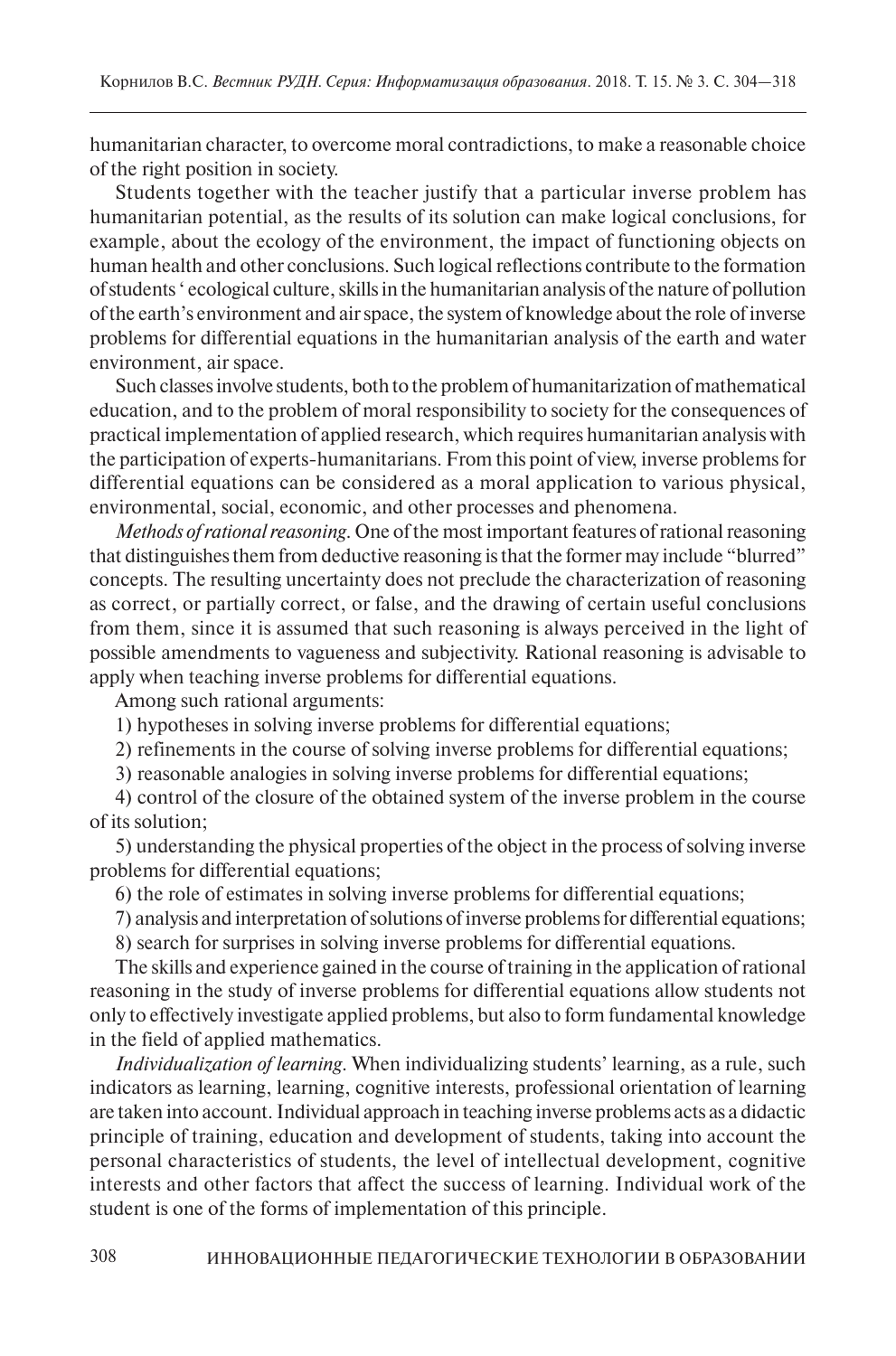Among the important forms of individual work of students when teaching inverse problems for differential equations are working on term papers and final qualifying works on inverse problems for differential equations; writing of abstracts on research articles on the inverse problems for differential equations; participation in scientific-research work on inverse problems for differential equations; participation in scientific seminars devoted to the inverse problems for differential equations; participation in student conferences; independent work on the implementation of individual learning tasks on inverse problems for differential equations; participation in student scientific circles, etc.

The implementation of an individual approach in teaching inverse problems for differential equations is based on such positions as:

— methods and forms of training and education should be chosen taking into account the individuality of students;

— individual approach requires compliance with psychological and pedagogical tact towards students;

— high-quality training of the student is provided by the daily activities of the teacher, built on the knowledge of the individual characteristics of each student of the group being trained.

A great contribution to the development of scientific and cognitive potential of students in the process of learning inverse problems for differential equations is made by their independent work, during which not only the new educational material is worked out, but also the special scientific literature is studied-scientific articles, materials of scientific conferences, published not only in Russian but also in English. At the same time, students master the scientific style of presentation of scientific material in such special literature, which differs significantly from the style of presentation of educational material in textbooks and educational literature.

During the independent work, students explore the issues of correctness of solutions of various inverse problems for differential equations, which are recommended by the teacher. Develop skills and abilities to formulate logical conclusions on the basis of the results of the study of inverse problems for differential equations. In the course of such scientific work, students may have their own ideas and approaches to the study of inverse problems for differential equations.

It is obvious that in this course of study, students develop both fundamental scientific knowledge on inverse problems for differential equations, applied mathematics, computational mathematics, and develop scientific and cognitive potential, which will help them to master new scientific knowledge and apply them in their future professional activities.

**Results and discussion**. Currently, with the development of computer science as a scientific discipline, gaining new positions in various fields of human activity information and mathematical modeling as one of the important tools of knowledge of the world. It is not surprising that today there is a great interest in the development of methodical systems of teaching computer science in the University, in which students learn innovative methods of scientific knowledge of various information processes. It is obvious that future specialists of various specialties, including in the field of applied mathematics, need not only to know the concepts and methods of information and mathematical modeling, but also to have an idea about the tools used in modeling.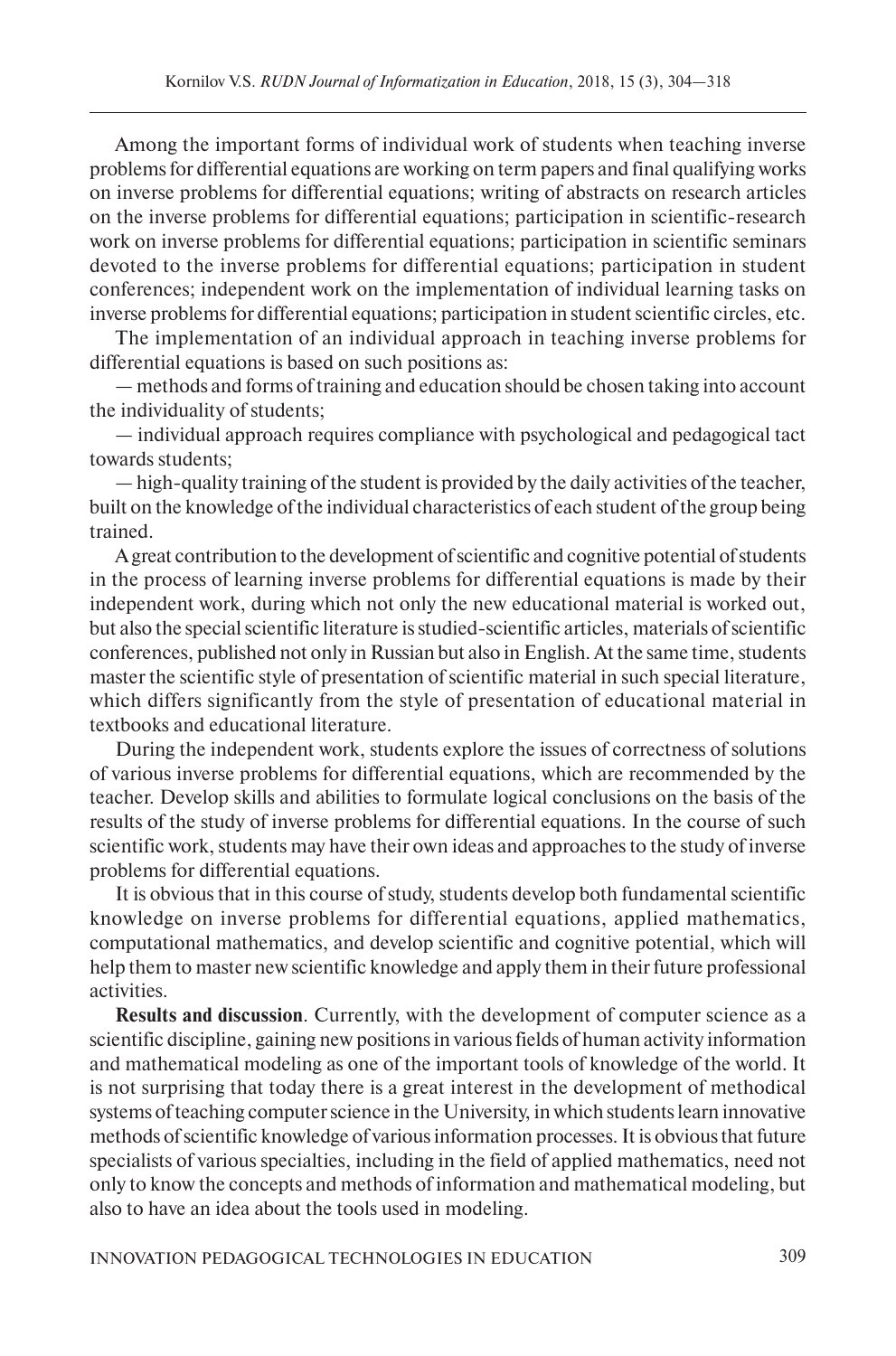The rapid development of the theory and practice of inverse problems for differential equations is largely due to the possibility of effective study of objects and processes of different nature, difficult or inaccessible to man, determining their location, shape, structure of inclusions, etc., identifying their cause-effect relationships with the use of modern information and telecommunication technologies. According to V.G. Romanov, expressed by him in the 70s of the last century, the theory of inverse problems is the theory of information and involves information-mathematical processing of information about the solution of the studied applied problem. Therefore, knowledge of the theory and methodology of inverse problems is an important factor in the formation and development of information thinking among University students of physical and mathematical and natural science areas of training.

In the process of teaching inverse problems for differential equations, various mathematical models of inverse problems are studied using both analytical and numerical methods, interdisciplinary connections of such academic disciplines as analysis, algebra, geometry, differential equations (ordinary or partial derivatives), integral equations, numerical methods, computer science and other disciplines are realized.

*Fundamental concepts of computer science in teaching inverse problems for differential equations.* Modern applied mathematics is characterized by such features as the analysis of mathematical models, increasing the role of general mathematical structures, the spread of ideas of optimality, algorithmization, strengthening of business character, humanitarization and other features. In this connection, the implementation of interdisciplinary connections in the process of teaching inverse problems for differential equations is due to the need to integrate natural science and Humanities, which allows students to form a system of fundamental knowledge in the field of inverse problems, to understand their cognitive and humanitarian potential, to understand the epistemological processes in applied mathematics, to identify the basic concepts of Informatics as a scientific discipline. Such basic concepts of informatics include: information, modeling, formalization, algorithmization, computational experiment, syntax, semantics, computer graphics, information technology and other basic concepts of informatics.

The content of training of university students is largely determined by their professional orientation of training. In the process of such training, students explore various mathematical models of inverse problems using both ordinary differential equations and partial differential equations. It should be noted that in the process of teaching students are informed that the mathematical models of inverse problems for differential equations are universal and can describe processes of different nature. And this universalism increases the cognitive potential of such mathematical models. Students are explained that mathematical models of inverse problems are universal when they are syntactic in nature, when semantics, meaningful knowledge and the meaning of the simulated process remain outside of this mathematical model. In this case, it is difficult to conclude what specific process is described by this model.

Students realize that the methods of research of mathematical models of inverse problems, their cognitive potential can be used in the study of various nature applications. The subsequent analysis of the applied and humanitarian aspects of the obtained results of the inverse problem allows students to draw the appropriate logical conclusions about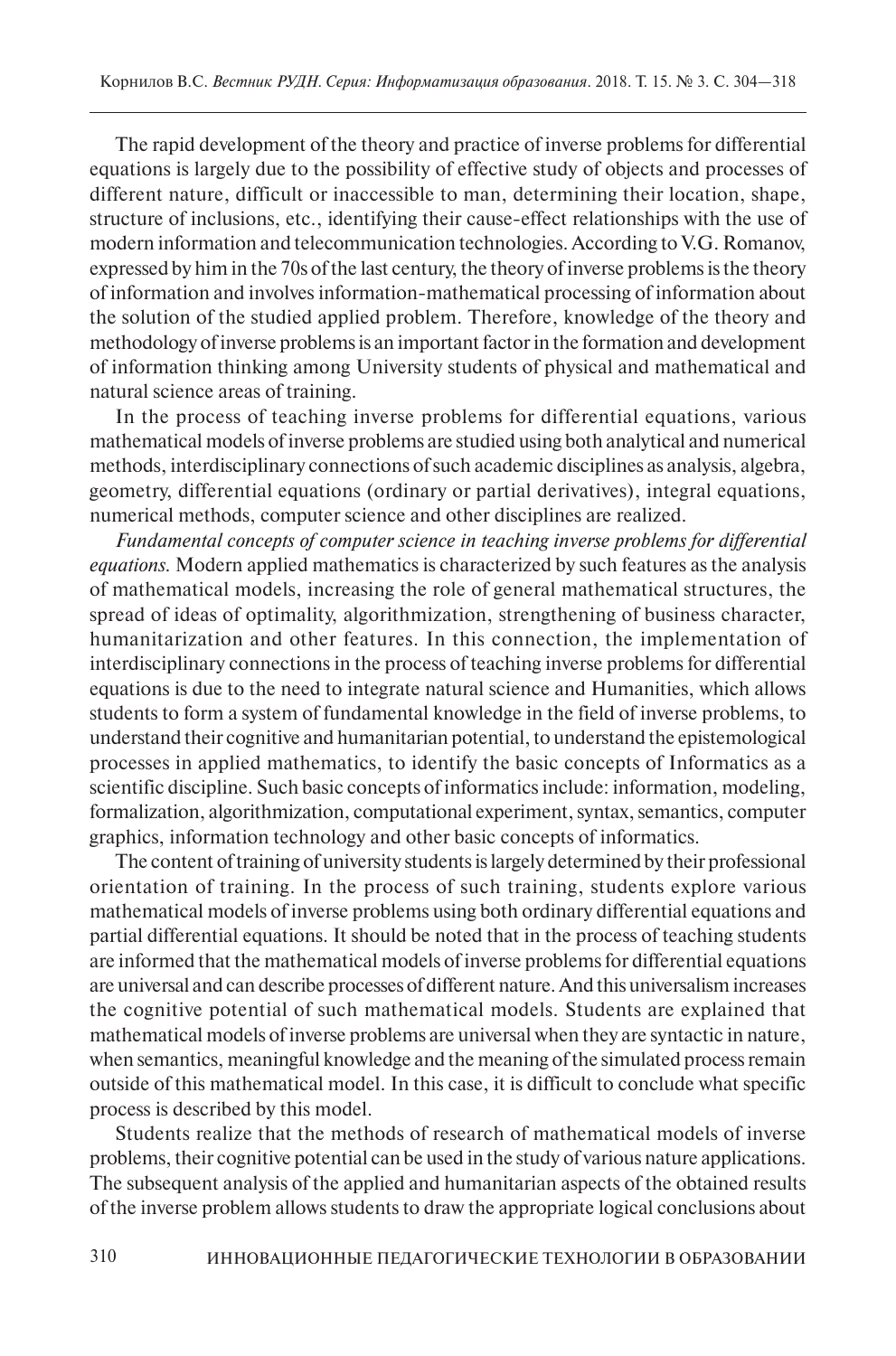the process under study and, ultimately, to obtain new information, to study its properties and to understand its value.

When teaching students inverse problems for differential equations, attention is paid to numerical methods for their solution, since many inverse problems are nonlinear, which does not allow to obtain their exact solution. Then, usually a system of equations of the inverse problem is constructed, as a rule, in the form of integral equations, the solution of which is sought by means of iterative processes, which involve multiple solutions of the corresponding direct problems. In this case, numerical methods such as finite-difference methods, Newton-Kantorovich method, optimization methods, linearization method and other numerical methods are effective methods of finding approximate solutions of inverse problems for differential equations. In the process of learning inverse problems for differential equations, students at seminars and laboratory classes master various computational algorithms for finding approximate solutions to such inverse problems, including the use of computer technology.

*Fundamental concepts of philosophy in teaching inverse problems for differential equations.* When teaching inverse problems for differential equations to students, it is explained that their philosophical meaning is that unknown causes are calculated by known consequences. The coefficients or inhomogeneous terms of differential equations, initial or boundary conditions considered in conjunction with these differential equations can be considered as unknown reasons. As a consequence, various functionals from the solution of the mathematical model of the inverse problem can act. In the process of learning inverse problems for differential equations, students acquire the skills to study a variety of inverse problems, as a result of which they receive new information about the processes and phenomena under study, applied, humanitarian and philosophical analysis of which allows them to acquire new scientific knowledge about the world. Given example.

Considering in the classroom inverse problems for the system of Maxwell's equations, to the understanding of students ' teachers are given information that the reasons for such problems are, in particular, the coefficients of dielectric and magnetic permeability, electrical conductivity of the earth's environment, and the consequences are additional information about the solution of the relevant direct problems. Having such knowledge, studying inverse problems by mathematical methods, students form scientific knowledge about the heterogeneous structure of the earth's environment, its deep properties. Such scientific knowledge is widely used in seismology, geoelectrics, gravimetry, electrodynamics and other scientific fields; in the search for minerals, in industry.

When learning to solve inverse problems of sound radiation in underwater acoustics, for example, linear and nonlinear inverse problems for the Helmholtz equation, students are explained that the reasons may be, in particular, the unknown density of volume sources, unknown variable coefficients of the differential equation and other parameters, and as a consequence, for example, information about the emitted acoustic field. Such information allows students to form scientific knowledge about the deep properties of the World ocean in the studies of such inverse problems. Such scientific knowledge can be used in research of the ocean floor, the study of marine natural disasters, hydrogeological modeling and other scientific research.

Implementation of interdisciplinary scientific relations in teaching inverse problems for differential equations allows students to form deep subject theoretical knowledge,

INNOVATION PEDAGOGICAL TECHNOLOGIES IN EDUCATION 311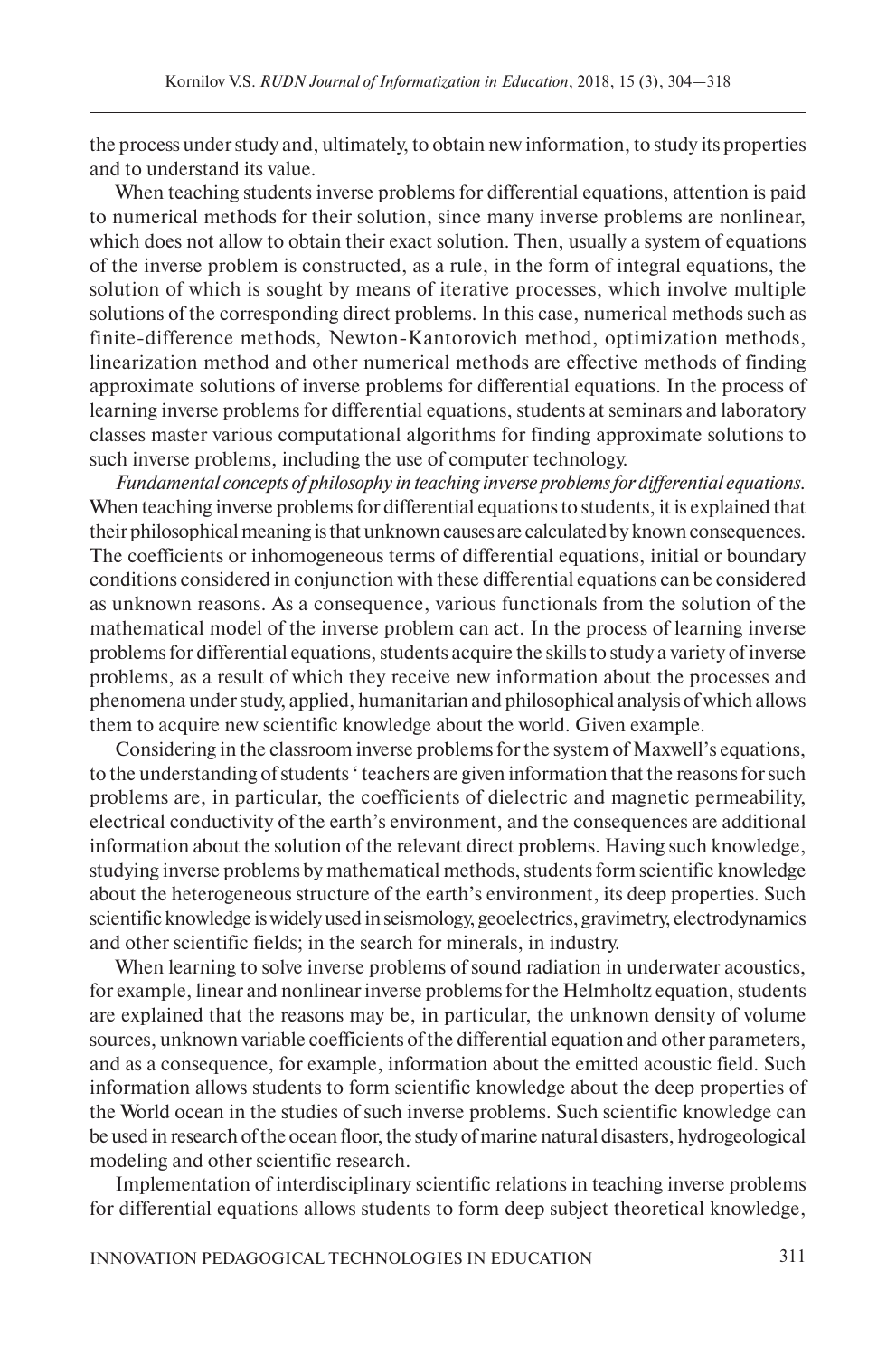acquire skills and abilities of using mathematical methods for the study of applied problems. Students are able to carry out applied and humanitarian analysis of solutions of inverse problems for differential equations, to develop scientific worldview and mathematical creativity, to replenish their scientific knowledge in applied and computational mathematics, as well as in the field of such fundamental concepts of philosophy as cause and effect.

In the process of teaching inverse problems for differential equations, attention is paid to the philosophical aspects of the information phenomenon. Realizing the philosophical aspects of the identified in the solution of inverse problems of cause-effect relationships and the phenomenon of new information, students understand that the theory of inverse problems for differential equations is related to such methods of human knowledge as theory, experiment and philosophy. Philosophical understanding of cause-effect relationships and the concept of information helps students to master the methodological possibilities in understanding the surrounding reality, to understand that the information acquired as a result of the solution of the inverse problem is connected with the fundamental philosophical questions of natural science.

The analysis of applied, humanitarian and philosophical aspects of the obtained results of solving inverse problems for differential equations allows students to make appropriate logical conclusions about the process under study, to comprehend the scientific and humanitarian value of the new information obtained.

**Conclusion.** Integration of interdisciplinary scientific knowledge in the process of learning inverse problems for differential equations allows to identify the humanitarian and scientific-educational potential of such training, to identify the contribution of training in humanitarization and fundamentalization of applied mathematical education.

## **LITERATURE**

- [1] *Агранович З.С., Марченко В.А.* Обратная задача теории рассеяния: монография. Харьков: Изд-во Харьковского университета, 1960. 268 с.
- [2] *Аниконов Ю.Е., Пестов Л.Н.* Формулы в линейных и нелинейных задачах томографии: монография. Новосибирск: НГУ, 1990. 64 с.
- [3] *Белишев М.И., Благовещенский А.С.* Динамические обратные задачи теории волн: монография. СПб.: СпбГУ, 1999. 266 с.
- [4] *Бидайбеков Е.Ы., Корнилов В.С., Камалова Г.Б.* Обучение будущих учителей математики и информатики обратным задачам для дифференциальных уравнений // Вестник Московского городского педагогического университета. Серия «Информатика и информатизация образования». 2014. № 3 (29). С. 57—69.
- [5] *Блехман И.М., Мышкис А.Д., Пановко Я.Г.* Прикладная математика: Предмет, логика, особенности подходов. М.: КомКнига, 2005. 376 с.
- [6] *Бухгейм А.Л.* Введение в теорию обратных задач: монография. Новосибирск: Наука, Сибирское отделение, 1988. 181 с.
- [7] *Гончарский А.В., Черепащук А.М., Ягода А.Г.* Численные методы решения обратных задач астрофизики: монография. М.: Наука, 1978. 335 с.
- [8] *Денисов А.М.* Введение в теорию обратных задач: учеб. пособие. М.: Изд-во Московского университета, 1994. 207 с.
- [9] *Кабанихин С.И.* Обратные и некорректные задачи: учебник для студентов вузов. Новосибирск: Сибирское научное издательство, 2009. 458 c.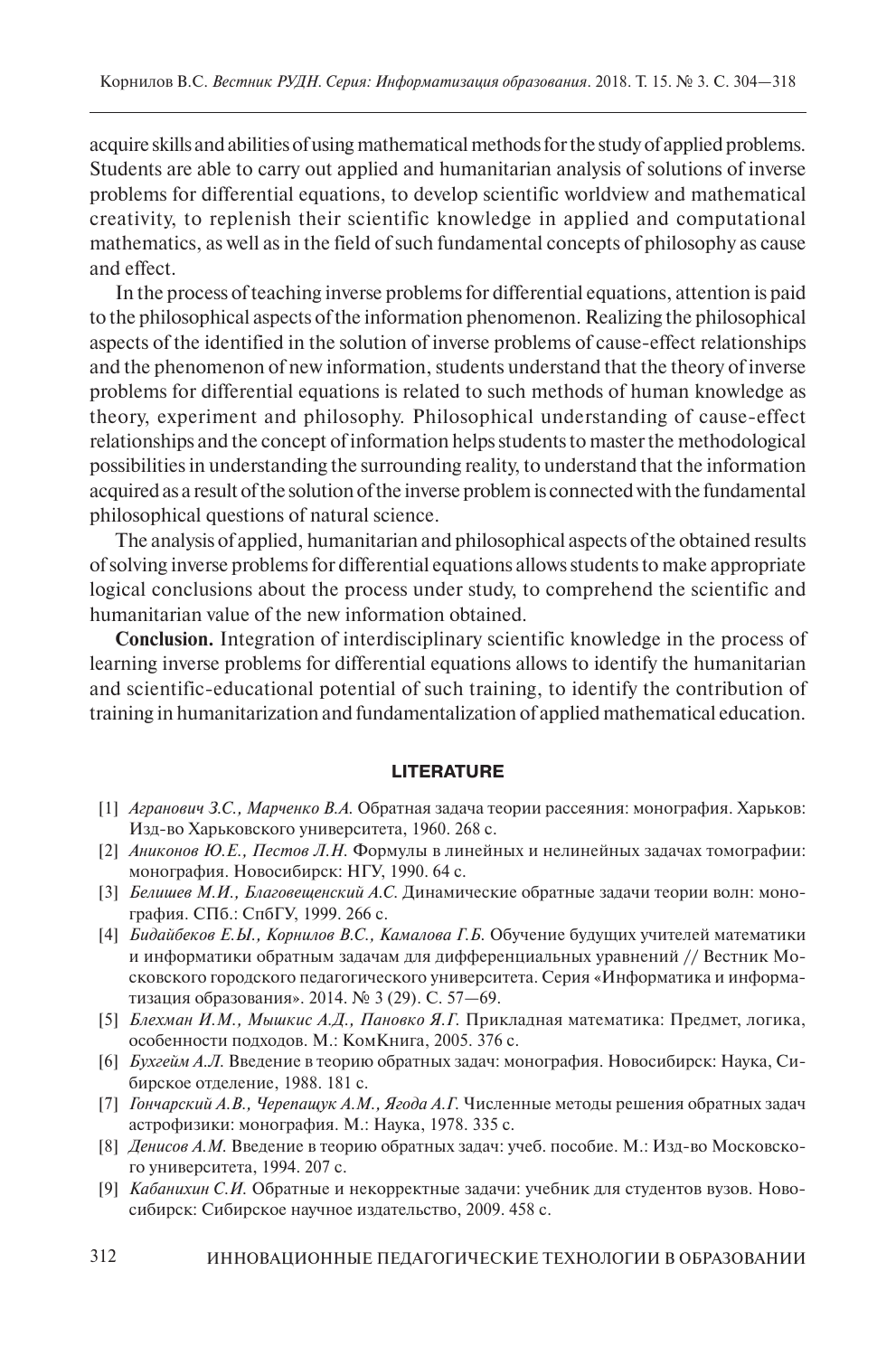- [10] *Корнилов В.С.* О междисциплинарном характере исследований причинно-следственных обратных задач // Вестник Московского городского педагогического университета. Серия «Информатика и информатизация образования». 2004. № 1 (2). С. 80—83.
- [11] *Корнилов В.С.* Некоторые обратные задачи идентификации параметров математических моделей: учеб. пособие. М.: МГПУ, 2005. 359 с.
- [12] *Корнилов В.С.* Обучение обратным задачам для дифференциальных уравнений как фактор гуманитаризации математического образования: монография. М.: МГПУ, 2006. 320 с.
- [13] *Корнилов В.С.* Гуманитарные аспекты вузовской системы прикладной математической подготовки // Наука и школа. 2007. № 5. С. 23—28.
- [14] *Корнилов В.С.* Гуманитарный анализ математических моделей обратных задач // Известия Курского государственного технического университета. 2008. № 3 (24). С. 60—65.
- [15] *Корнилов В.С.* Психологические аспекты обучения обратным задачам для дифференциальных уравнений // Наука и школа. 2008. № 3. С. 45—46.
- [16] *Корнилов В.С.* Лабораторные занятия как форма организации обучения студентов фрактальным множествам // Вестник Московского городского педагогического университета. Серия «Информатика и информатизация образования». 2012. № 1 (23). С. 60—63.
- [17] *Корнилов В.С.* Обратные задачи в содержании обучения прикладной математике // Вестник Российского университета дружбы народов. Серия «Информатизация образования». 2014. № 2. С. 109—118.
- [18] *Корнилов В.С.* Обучение студентов обратным задачам математической физики как фактор формирования фундаментальных знаний по интегральным уравнениям // Бюллетень лаборатории математического, естественнонаучного образования и информатизации. Рецензируемый сб. науч. тр. Самара: Самарский филиал МГПУ, 2015. Том VI. С. 251—257.
- [19] *Корнилов В.С.* Обучение студентов обратным задачам для дифференциальных уравнений как фактор формирования компетентности в области прикладной математики // Вестник Российского университета дружбы народов. Серия «Информатизация образования». 2015. № 1. С. 63—72.
- [20] *Корнилов В.С.* Формирование фундаментальных знаний будущих учителей информатики и математики по функциональному анализу при обучении обратным задачам математической физики // Вестник Московского городского педагогического университета. Серия «Информатика и информатизация образования». 2015. № 3 (33). С. 72—82.
- [21] *Корнилов В.С.* Реализация научно-образовательного потенциала обучения студентов вузов обратным задачам для дифференциальных уравнений // Казанский педагогический журнал. 2016. № 6. С. 55—59.
- [22] *Корнилов В.С.* Базовые понятия информатики в содержании обучения обратным задачам для дифференциальных уравнений // Вестник Российского университета дружбы народов. Серия: Информатизация образования. 2016. № 1. С. 70—84.
- [23] *Корнилов В.С.* Теория и методика обучения обратным задачам для дифференциальных уравнений: монография. М.: Изд-во «ОнтоПринт», 2017. 500 с.
- [24] *Корнилов В.С.* Формирование фундаментальных знаний по математическому моделированию при обучении обратным задачам для дифференциальных уравнений // Вестник Московского городского педагогического университета. Серия «Информатика и информатизация образования». 2017. № 1 (39). С. 92—99.
- [25] *Корнилов В.С.* Философская составляющая научно-образовательного потенциала обучения обратным задачам математической физики **//** Вестник Московского городского педагогического университета. Серия «Информатика и информатизация образования». 2018. № 1 (43). С. 59—65.
- [26] *Лаврентьев М.М., Романов В.Г., Шишатский С.П.* Некорректные задачи математической физики и анализа: монография. М.: Наука, 1980. 286 с.
- [27] *Левченко И.В., Корнилов В.С., Беликов В.В.* Роль информатики в подготовке специалистов по прикладной математике // Вестник Московского городского педагогического университета. Серия «Информатика и информатизация образования». 2009. № 2 (18). С. 108**—** 112.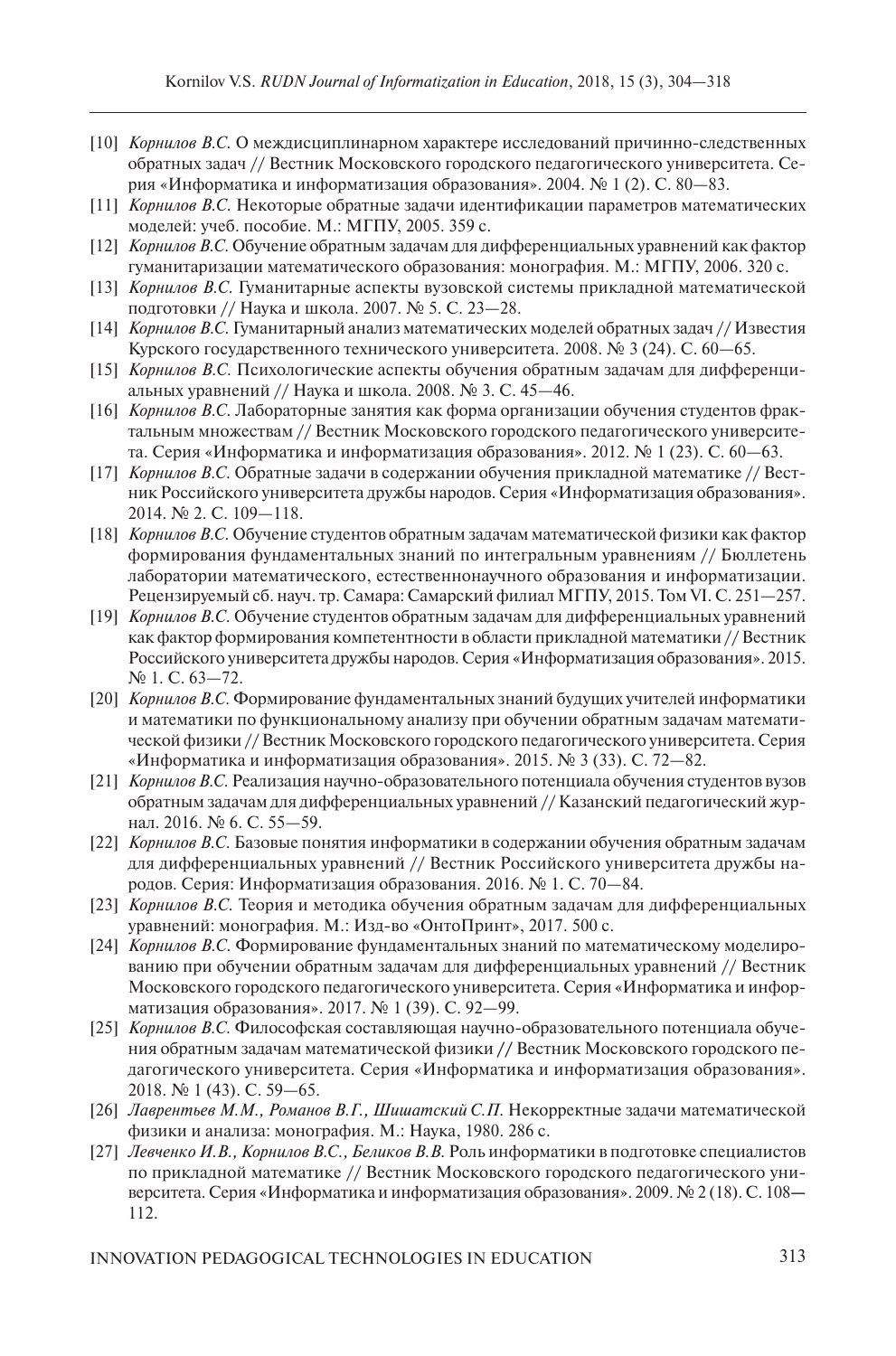- [28] *Прилепко А.И.* Избранные вопросы в обратных задачах математической физики / Условно-корректные задачи математической физики и анализа. Новосибирск: Наука, Сибирское отделение, 1992. С. 151**—**162.
- [29] *Романов В.Г.* Некоторые обратные задачи для уравнений гиперболического типа: монография. Новосибирск: Наука, 1972. 164 с.
- [30] *Романов В.Г*. Обратные задачи для дифференциальных уравнений: спецкурс для студентов НГУ. Новосибирск: НГУ, 1973. 252 с.
- [31] *Романов В.Г.* Обратные задачи математической физики: монография. М.: Наука, 1984. 264 с.
- [32] *Самарский А.А., Вабишевич П.Н.* Численные методы решения обратных задач математической физики: монография. М.: УРСС, 2004. 478 c.
- [33] *Тимофеев Ю.М., Поляков А.В.* Математические аспекты решения обратных задач атмосферной оптики: учеб. пособие. СПб.: Изд-во Санкт-Петербургского университета, 2001. 188 с.
- [34] *Юрко В.А.* Введение в теорию обратных спектральных задач: учебное пособие. М.: Физматлит, 2007. 384 c.
- [35] *Яхно В.Г.* Обратные задачи для дифференциальных уравнений упругости: монография. Новосибирск: Наука, Сибирское отделение, 1990. 303 с.

© Kornilov V.S., 2018

### **Article history:**

Received: 17 may, 2018 Accepted: 20 June, 2018

### **For citation:**

Kornilov V.S. (2018). Integration of interdisciplinary scientific knowledge in teaching inverse problems for differential equations. *RUDN Journal of Informatization Education*, 15 (2), 304—318. DOI 10.22363/2312-8631-2018-15-3-304-318

#### **Bio Note:**

*Kornilov Viktor Semenovich*, doctor of pedagogical sciences, candidate of physical and mathematical sciences, full professor, deputy head of the department of informatization of education of the Moscow city pedagogical university. *Contact information*: e-mail: vs\_kornilov@mail.ru

# **ИНТЕГРАЦИЯ МЕЖДИСЦИПЛИНАРНЫХ НАУЧНЫХ ЗНАНИЙ ПРИ ОБУЧЕНИИ ОБРАТНЫМ ЗАДАЧАМ ДЛЯ ДИФФЕРЕНЦИАЛЬНЫХ УРАВНЕНИЙ**

## **В.С. Корнилов**

Московский городской педагогический университет *Российская Федерация, 127521, Москва, ул. Шереметьевская, 29*

**Проблема и цель.** В процессе обучения студентов обратным задачам для дифференциальных уравнений реализуется одна из важных целей — сформировать у студентов фундаментальные знания в области обратных задач, в области прикладной и вычислительной математики; развить математические творческие способности, позволяющие студентам после окончания обучения, работая в научно-исследовательских учреждениях, успешно решать разнообразные сложные математические задачи при реализации на практике прикладных исследований.

314 ИННОВАЦИОННЫЕ ПЕДАГОГИЧЕСКИЕ ТЕХНОЛОГИИ В ОБРАЗОВАНИИ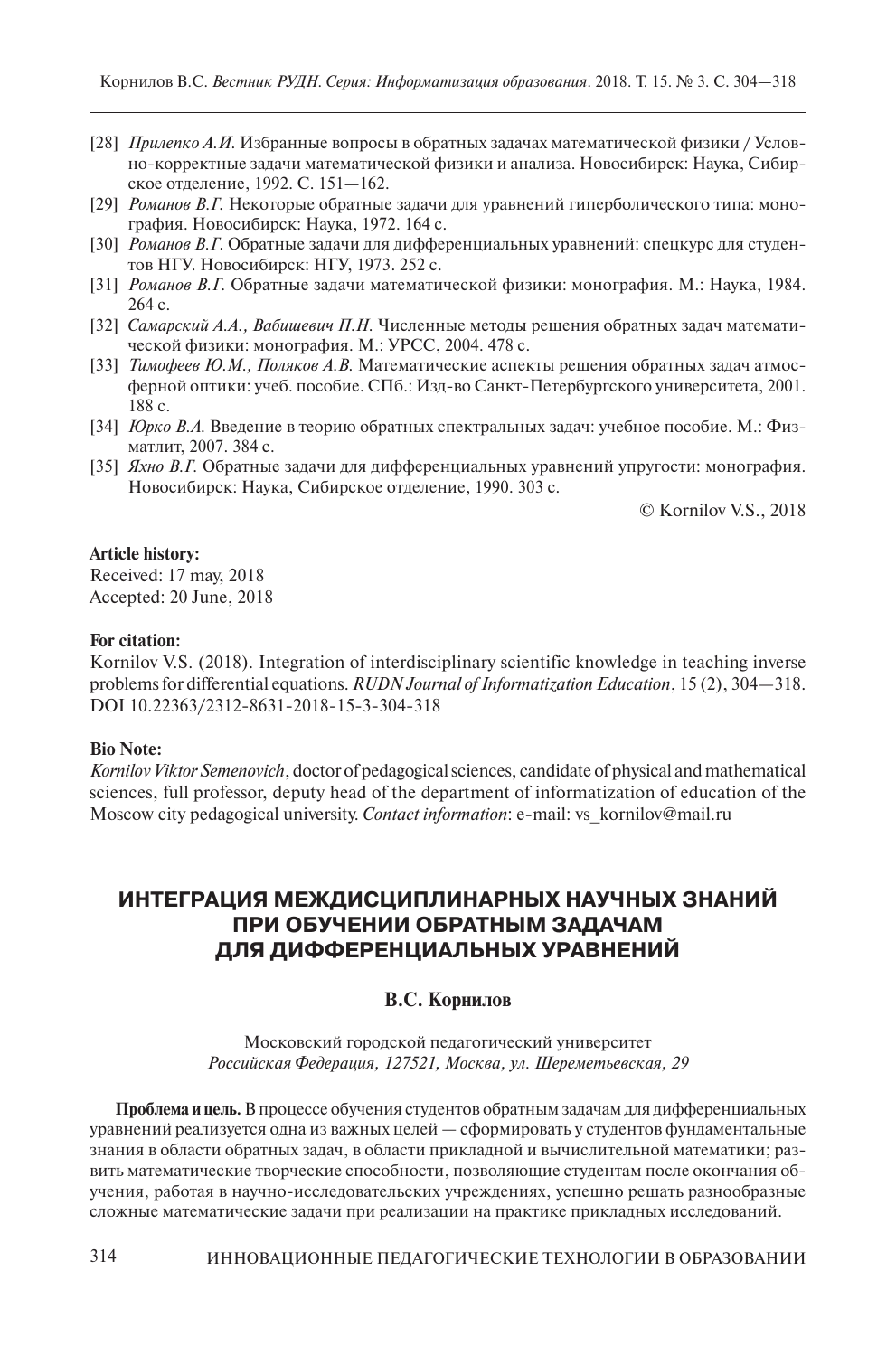**Методология.** В процессе обучения студентов обратным задачам для дифференциальных уравнений применяется разработанная система гуманитарно-ориентированных учебных занятий, используются методы рационального мышления, реализуется индивидуальный подход к обучению.

**Результаты.** Гуманитарно-ориентированные учебные занятия по обратным задачам для дифференциальных уравнений направлены на создание ситуаций, требующих от студентов, по результатам решения обратной задачи, сделать логические выводы прикладного и гуманитарного характера, преодолеть нравственные противоречия, сделать обоснованный выбор правильной позиции в обществе. Приобретенные в процессе обучения навыки и опыт применения рациональных рассуждений при исследовании обратным задачам для дифференциальных уравнений позволяют студентам не только эффективно исследовать прикладные задачи, но и формировать фундаментальные знания в области прикладной математики. Индивидуальный подход в обучении обратным задачам для дифференциальных уравнений выступает как дидактический принцип обучения, воспитания и развития студентов, учитывающий личностные особенности обучаемых, уровень интеллектуального развития, познавательные интересы и другие факторы, оказывающие влияние на успешность обучения.

**Заключение**. Гуманитарно-ориентированные учебные занятия по обратным задачам для дифференциальных уравнений, методы рациональных рассуждений, индивидуальный подход в обучении позволяют сформировать у студентов систему фундаментальных знаний по обратным задачам для дифференциальных уравнений, интегрировать междисциплинарные научные знания, выявить гуманитарный и научно-образовательный потенциал такого обучения, обосновать позитивный вклад обучения обратным задачам для дифференциальных уравнений в гуманитаризацию и фундаментализацию прикладного математического образования.

**Ключевые слова:** обучение обратным задачам для дифференциальных уравнений, междисциплинарные научные знания, научно-образовательный потенциал обучения обратным задачам для дифференциальных уравнений, научно-познавательный потенциал студентов

# **REFERENCES**

- [1] Agranovich Z.S., Marchenko V.A. *Obratnaya zadacha teorii rasseyaniya* [the inverse problem of scattering theory]: monografiya. Har'kov: Izd-vo Har'kovskogo universiteta, 1960. 268 p.
- [2] Anikonov YU.E., Pestov L.N. *Formuly v linejnyh i nelinejnyh zadachah tomografii* [Formulas in linear and nonlinear tomography problems]: monografiya. Novosibirsk: NGU, 1990. 64 p.
- [3] Belishev M.I., Blagoveshchenskij A.S. *Dinamicheskie obratnye zadachi teorii voln* [Dynamic inverse problems of wave theory]: monografiya. SPb.: SpbGU, 1999. 266 p.
- [4] Bidaibekov E.S., Kornilov V.S., Kamalova G.B. *Obuchenie budushhih uchitelej matematiki i informatiki obratnym zadacham dlja differencial'nyh uravnenij* [The training of future teachers of mathematics and Informatics inverse problems for differential equations]. *Vestnik Moskovskogo gorodskogo pedagogicheskogo universiteta. Serija «Informatika i informatizacija obrazovanija»*  [Bulletin of the Moscow city pedagogical university. "Informatics and Informatization of Education" series]. 2014. No. 3 (29). Pp. 57—69.
- [5] Blehman I.M., Myshkis A.D., Panovko Ja.G. *Prikladnaja matematika: predmet, logika, osobennosti podhodov* [Applied mathematics: the subject of logic, especially the approaches]. M.: KomKniga, 2005. 376 p.
- [6] Buhgejm A.L. *Vvedenie v teoriju obratnyh zadach* [Introduction to the theory of inverse problems]: monografiya. Novosibirsk: Nauka, Sibirskoe otdelenie, 1988. 181 p.
- [7] Goncharsky A.V., Cherepashchuk A. M., Yagola A. G. *CHislennye metody resheniya obratnyh zadach astrofiziki* [Numerical methods for solving inverse problems of astrophysics]: monografiya. M.: Nauka, 1978. 335 p.
- [8] Denisov A.M. *Vvedenie v teoriyu obratnyh zadach* [Introduction to the theory of inverse problems]: uchebnoe posobie. M.: Izd-vo Moskovskogo universiteta, 1994. 207 p.
- [9] Kabanikhin S.I. *Obratnye i nekorrektnye zadachi* [Inverse and incorrect problems]: uchebnoe posobie. Novosibirsk: Siberian scientific publishing house, 2009. 458 p.

INNOVATION PEDAGOGICAL TECHNOLOGIES IN EDUCATION 315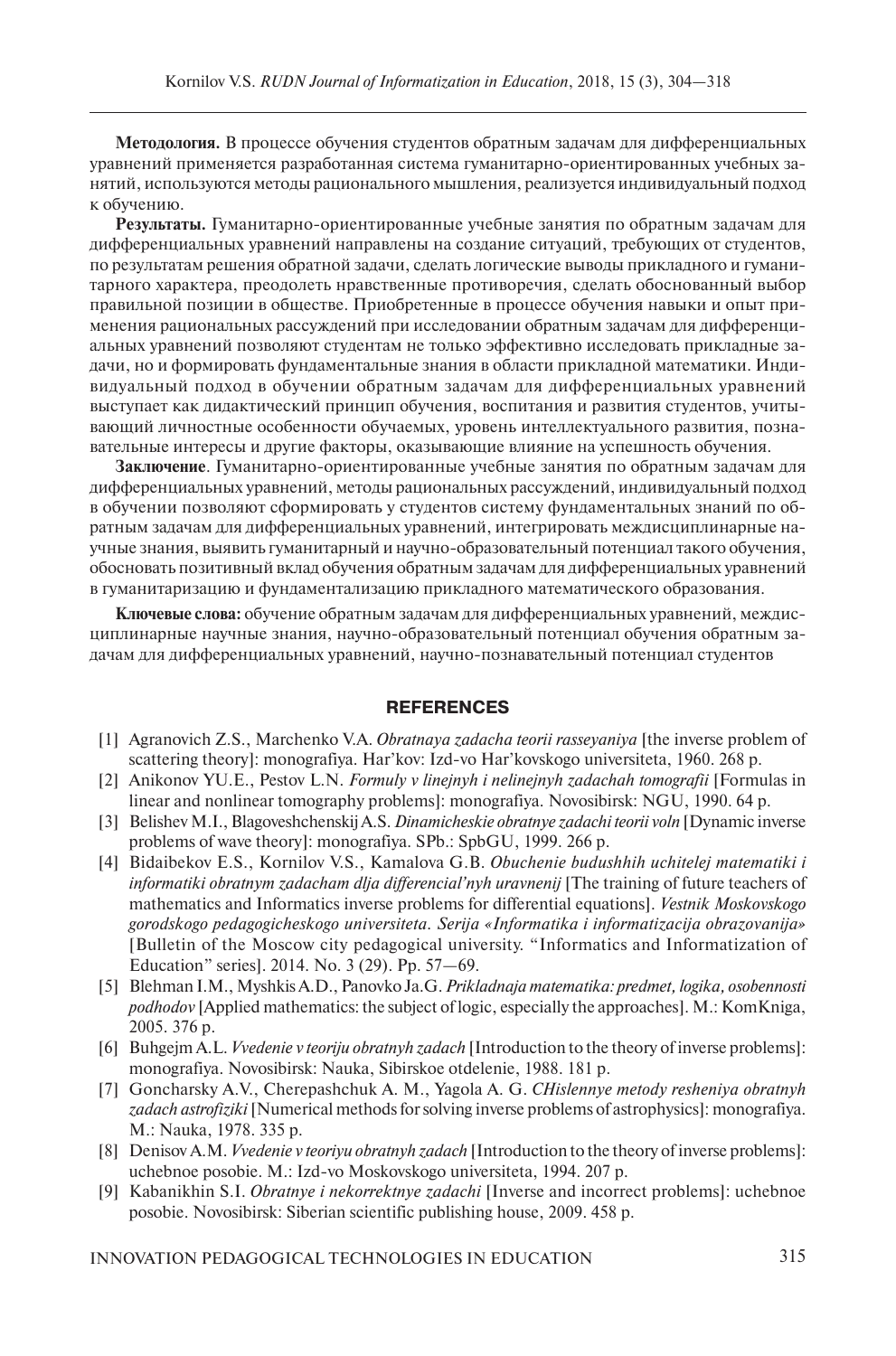- [10] Kornilov V.S. *O mezhdisciplinarnom haraktere issledovanij prichinno-sledstvennyh obratnyh zadach*  [About cross-disciplinary character of researches of cause and effect inverse problems]. *Vestnik Moskovskogo gorodskogo pedagogicheskogo universiteta. Serija «Informatika i informatizacija obrazovanija»* [Bulletin of the Moscow city pedagogical university. "Informatics and Informatization of Education" series]. 2004. No. 1 (2). Pp. 80—83.
- [11] Kornilov V.S. *Nekotorye obratnye zadachi identifikacii parametrov matematicheskih modelej* [Some inverse problem of identifying parameters of mathematical models]: uchebnoe posobie. M.: MGPU, 2005. 359 p.
- [12] Kornilov V.S. *Obuchenie obratnym zadacham dlya differencial'nyh uravnenij kak faktor gumanitarizacii matematicheskogo obrazovaniya* [Training in inverse problems for differential equations as a factor of humanitarization of mathematical education]: monografiya. M.: MGPU, 2006. 320 p.
- [13] Kornilov V.S. Gumanitarnye aspekty vuzovskoj sistemy prikladnoj matematicheskoj podgotovki [The humanitarian aspects of the university system of applied mathematical preparation of]. *Nauka i shkola* [Science and school]. 2007. No. 5. Pp. 23—28.
- [14] Kornilov V.S. *Gumanitarnyj analiz matematicheskih modelej obratnyh zadach* [Humanitarian analysis of mathematical models of inverse problems]. Izvestiya Kurskogo gosudarstvennogo tekhnicheskogo universiteta [News of Kursk state technical university]. Kursk: KGTU, 2008. No. 3 (24). Pp. 60—65.
- [15] Kornilov V.S. *Psihologicheskie aspekty obucheniya obratnym zadacham dlya differencial'nyh uravnenij* [Psychological aspects of teaching inverse problems for differential equations]. *Nauka i shkola* [Science and school]. 2008. No. 3. Pp. 45—46.
- [16] Kornilov V.S. *Laboratornye zanjatija kak forma organizacii obuchenija studentov fraktal'nym mnozhestvam* [Laboratory sessions as a form of organization of teaching students fractal sets]. *Vestnik Moskovskogo gorodskogo pedagogicheskogo universiteta. Serija «Informatika i informatizacija obrazovanija»* [Bulletin of the Moscow city pedagogical university. "Informatics and Informatization of Education" series]. 2012. No. 1 (23). Pp. 60—63.
- [17] Kornilov V.S. *Obratnye zadachi v soderzhanii obucheniya prikladnoj matematike* [Inverse problems in the content of teaching applied mathematics]. *Vestnik Rossijskogo universiteta druzhby narodov. Serija «Informatizacija obrazovanija»* [Bulletin of the Russian university of friendship of the people. "Education Informatization" series]. 2014. No. 2. Pp. 109—118.
- [18] Kornilov V.S. *Obuchenie studentov obratnym zadacham matematicheskoj fiziki kak factor formirovanija*  fundamental'nyh znanij po integral'nym uravnenijam [Training of students in the inverse problems of mathematical physics as factor of formation of fundamental knowledge of the integrated equations]. *Bjulleten' laboratorii matematicheskogo, estestvennonauchnogo obrazovanija i informatizacii. Recenziruemyj sbornik nauchnyh trudov* [Bulletin of laboratory of mathematical, natural-science education and informatization. The reviewed collection of scientific work]. Samara: Samarskij filial MGPU, 2015. T. VI. Pp. 251—257.
- [19] Kornilov V.S. *Obuchenie studentov obratnym zadacham dlja differencial'nyh uravnenij kak factor formirovanija kompetentnosti v oblasti prikladnoj matematiki* [Students learning the inverse problems for differential equations as a factor of formation of competence in the field of applied mathematics]. *Vestnik Rossijskogo universiteta druzhby narodov. Serija «Informatizacija obrazovanija»* [Bulletin of the Russian university of friendship of the people. "Education Informatization" series]. 2015. No. 1. Pp. 63—72.
- [20] Kornilov V.S. *Formirovanie fundamental'nyh znanij budushchih uchitelej informatiki i matematiki po funkcional'nomu analizu pri obuchenii obratnym zadacham matematicheskoj fiziki* [the Formation of the fundamental knowledge of future teachers of Informatics and mathematics functional analysis when teaching inverse problems of mathematical physics]. *Vestnik Moskovskogo gorodskogo pedagogicheskogo universiteta. Serija «Informatika i informatizacija obrazovanija»* [Bulletin of the Moscow city pedagogical university. "Informatics and Informatization of Education" series]. 2015. No. 3 (33). Pp. 72—82.
- [21] Kornilov V.S. *Realizacija nauchno-obrazovatel'nogo potenciala obuchenija studentov vuzov obratnym zadacham dlja differencial'nyh uravnenij* [Realization of scientific and educational potential of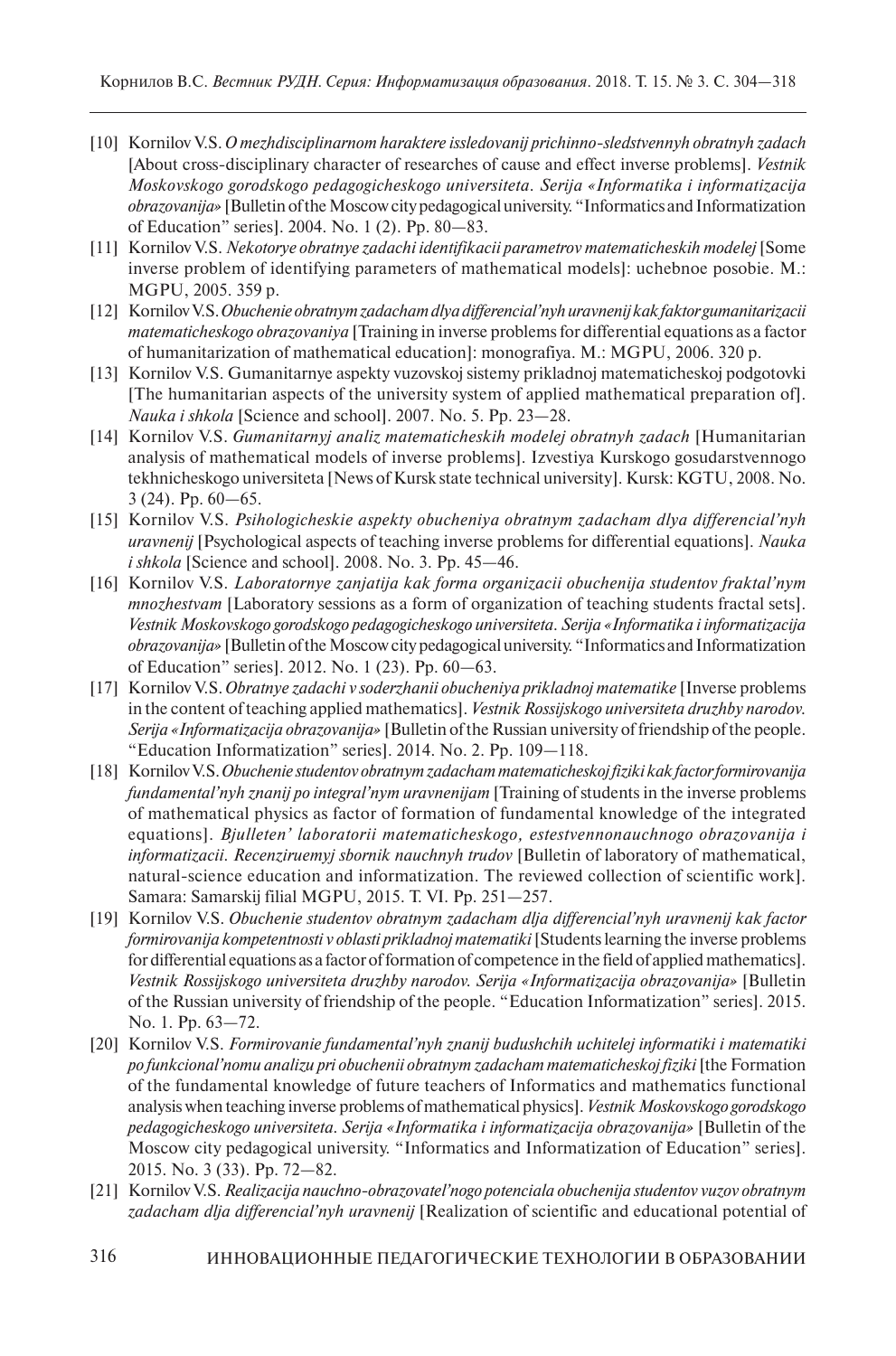training of students of higher education institutions in the inverse problems for the differential equations]. *Kazanskij pedagogicheskij zhurnal* [Kazan pedagogical journal]. 2016. No. 6. Pp. 55— 59.

- [22] Kornilov V.S. Bazovye ponyatiya informatiki v soderzhanii obucheniya obratnym zadacham dlya differencial'nyh uravnenij [The basic concepts of Informatics in the content of education inverse problems for differential equations]. *Vestnik Rossijskogo universiteta druzhby narodov. Serija «Informatizacija obrazovanija»* [Bulletin of the Russian university of friendship of the people. "Education Informatization" series]. 2016. No. 1. Pp. 70—84.
- [23] Kornilov V.S. *Teorija i metodika obuchenija obratnym zadacham dlja differencial'nyh uravnenij*  [Theory and technique of training to the inverse problems for differential equations]: monografija. M.: Izd-vo «OntoPrint», 2017. 500 p.
- [24] Kornilov V.S. *Formirovanie fundamental'nyh znanij po matematicheskomu modelirovaniyu pri obuchenii obratnym zadacham dlya differencial'nyh uravnenij* [Formation of the fundamental knowledge on mathematical modeling in teaching inverse problems for differential equations]. *Vestnik Moskovskogo gorodskogo pedagogicheskogo universiteta. Serija «Informatika i informatizacija obrazovanija»* [Bulletin of the Moscow city pedagogical university. "Informatics and Informatization of Education" series]. 2017. No. 1 (39). Pp. 92—99.
- [25] Kornilov V.S. *Filosofskaya sostavlyayushchaya nauchno-obrazovatel'nogo potenciala obucheniya obratnym zadacham matematicheskoj fiziki* [Philosophical component of scientific and educational potential of learning inverse problems of mathematical physics]. *Vestnik Moskovskogo gorodskogo pedagogicheskogo universiteta. Serija «Informatika i informatizacija obrazovanija»* [Bulletin of the Moscow city pedagogical university. "Informatics and Informatization of Education" series]. 2018. No. 1 (43). Pp. 59—65.
- [26] Lavrentyev M.M., Romanov V.G., Shishatsky S.P. *Nekorrektnye zadachi matematicheskoj fiziki i analiza* [Ill-Posed problems of mathematical physics and analysis]: monograph. M.: Nauka, 1980. 286 p.
- [27] Levchenko I.V., Kornilov V.S., Belikov V.V. *Rol' informatiki v podgotovke specialistov po prikladnoj matematike* [The role of Informatics in the training of specialists in applied mathematics]. *Vestnik Moskovskogo gorodskogo pedagogicheskogo universiteta. Serija «Informatika i informatizacija obrazovanija»* [Bulletin of the Moscow city pedagogical university. "Informatics and Informatization of Education" series]. 2009. No. 2 (18). Pp. 108—112.
- [28] Prilepko A.I. *Izbrannye voprosy v obratnyh zadachah matematicheskoj fiziki* [Selected questions in inverse problems of mathematical physics]. *Uslovno-korrektnye zadachi matematicheskoj fiziki i analiza* [Conditionally correct problems of mathematical physics and analysis]. Novosibirsk: Nauka, Sibirskoe otdelenie, 1992. Pp. 151—162.
- [29] Romanov V.G. *Nekotorye obratnye zadachi dlya uravnenij giperbolicheskogo tipa* [Some inverse problems for equations of hyperbolic type]: monografiya. Novosibirsk: Nauka, 1972. 164 p.
- [30] Romanov V.G. *Obratnye zadachi dlya differencial'nyh uravnenij* [Inverse problems for differential equations]: speckurs dlya studentov NGU. Novosibirsk: NGU, 1973. 252 p.
- [31] Romanov V.G. *Obratnye zadachi matematicheskoj fiziki* [Inverse problems of mathematical physics]: monografija. M.: Nauka, 1984. 264 p.
- [32] Samarskij A.A., Vabishevich P.N. *Chislennye metody reshenija obratnyh zadach matematicheskoj fiziki* [Numerical methods of the solution of the inverse problems of mathematical physics]: monografija. M.: Editorial URSS, 2004. 480 p.
- [33] Timofeev Yu.M., Polyakov A.V. *Matematicheskie aspekty resheniya obratnyh zadach atmosfernoj optiki* [Mathematical aspects of solving inverse problems of atmospheric optics]: uchebnoe posobie. SPb.: Izd-vo Sankt-Peterburgskogo universiteta, 2001. 188 p.
- [34] Yurko V.A. *Vvedenie v teoriyu obratnyh spektral'nyh zadach* [Introduction to the theory of inverse spectral problems]: textbook. M.: Fizmatlit, 2007. 384 p.
- [35] Yakhno V.G. *Obratnye zadachi dlya differencial'nyh uravnenij uprugosti* [Inverse problems for differential equations of elasticity]: monografiya. Novosibirsk: Nauka, Sibirskoe otdelenie, 1990. 303 p.